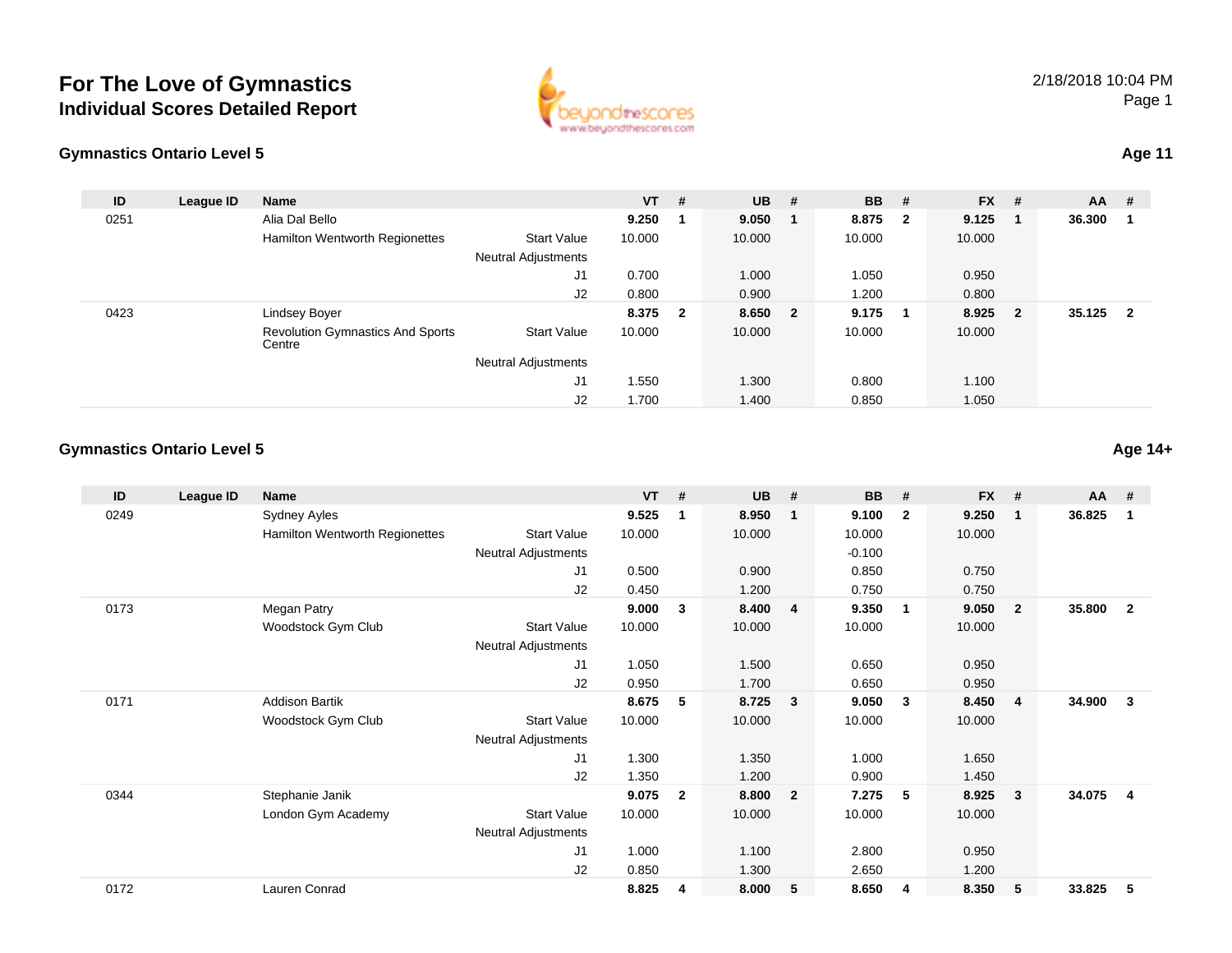

#### 2/18/2018 10:04 PMPage 2

| Woodstock Gym Club | <b>Start Value</b>                | 10.000 | 10.000 | 10.000 | 10.000 |  |
|--------------------|-----------------------------------|--------|--------|--------|--------|--|
|                    | <b>Neutral Adjustments</b><br>ັບເ | .200   | 2.200  | .300   | .500   |  |
|                    | J2                                | .150   | 008.1  | .400   | .800   |  |

#### **Gymnastics Ontario Level 5**

**Age 9 & 10**

| ID   | <b>League ID</b> | <b>Name</b>                    |                            | <b>VT</b> | #              | <b>UB</b> | #              | <b>BB</b> | #              | <b>FX</b> | #                       | <b>AA</b> | #              |
|------|------------------|--------------------------------|----------------------------|-----------|----------------|-----------|----------------|-----------|----------------|-----------|-------------------------|-----------|----------------|
| 0342 |                  | Ali Jasinskas                  |                            | 8.950     | $\overline{2}$ | 9.350     | $\mathbf{1}$   | 8.600     | 5              | 8.775     | $\overline{2}$          | 35.675    | $\mathbf{1}$   |
|      |                  | London Gym Academy             | <b>Start Value</b>         | 10.000    |                | 10.000    |                | 10.000    |                | 10.000    |                         |           |                |
|      |                  |                                | <b>Neutral Adjustments</b> |           |                |           |                |           |                |           |                         |           |                |
|      |                  |                                | J1                         | 1.050     |                | 0.600     |                | 1.500     |                | 1.150     |                         |           |                |
|      |                  |                                | J2                         | 1.050     |                | 0.700     |                | 1.300     |                | 1.300     |                         |           |                |
| 0252 |                  | Natalie Dyal                   |                            | 9.050     | $\mathbf{1}$   | 8.900     | $\mathbf{3}$   | 8.975     | $\overline{2}$ | 8.625     | $\overline{\mathbf{3}}$ | 35.550    | $\overline{2}$ |
|      |                  | Hamilton Wentworth Regionettes | <b>Start Value</b>         | 10.000    |                | 10.000    |                | 10.000    |                | 10.000    |                         |           |                |
|      |                  |                                | <b>Neutral Adjustments</b> |           |                |           |                |           |                |           |                         |           |                |
|      |                  |                                | J1                         | 0.950     |                | 1.000     |                | 1.050     |                | 1.250     |                         |           |                |
|      |                  |                                | J2                         | 0.950     |                | 1.200     |                | 1.000     |                | 1.500     |                         |           |                |
| 0107 |                  | Bianca Georgescu               |                            | 8.875     | 4              | 9.150     | $\overline{2}$ | 8.700     | $\mathbf{3}$   | 8.450     | $\overline{4}$          | 35.175    | $\mathbf{3}$   |
|      |                  | Alpha Gymnastics Academy       | <b>Start Value</b>         | 10.000    |                | 10.000    |                | 10.000    |                | 10.000    |                         |           |                |
|      |                  |                                | <b>Neutral Adjustments</b> |           |                |           |                | $-0.200$  |                |           |                         |           |                |
|      |                  |                                | J1                         | 1.050     |                | 0.900     |                | 1.050     |                | 1.600     |                         |           |                |
|      |                  |                                | J2                         | 1.200     |                | 0.800     |                | 1.150     |                | 1.500     |                         |           |                |
| 0108 |                  | Ava Asprakis                   |                            | 8.900     | 3              | 8.725     | $\overline{4}$ | 8.625     | 4              | 8.925     | $\overline{1}$          | 35.175    | $\mathbf{3}$   |
|      |                  | Alpha Gymnastics Academy       | <b>Start Value</b>         | 10.000    |                | 10.000    |                | 10.000    |                | 10.000    |                         |           |                |
|      |                  |                                | <b>Neutral Adjustments</b> |           |                |           |                |           |                |           |                         |           |                |
|      |                  |                                | J1                         | 1.200     |                | 1.150     |                | 1.450     |                | 1.100     |                         |           |                |
|      |                  |                                | J2                         | 1.000     |                | 1.400     |                | 1.300     |                | 1.050     |                         |           |                |
| 0343 |                  | Ella McCartney                 |                            | 8.600     | 5              | 8.275     | 5              | 9.125     | $\mathbf{1}$   | 7.975     | 5                       | 33.975    | $\overline{4}$ |
|      |                  | London Gym Academy             | <b>Start Value</b>         | 10.000    |                | 10.000    |                | 10.000    |                | 10.000    |                         |           |                |
|      |                  |                                | <b>Neutral Adjustments</b> |           |                |           |                |           |                |           |                         |           |                |
|      |                  |                                | J1                         | 1.400     |                | 1.600     |                | 0.850     |                | 2.000     |                         |           |                |
|      |                  |                                | J2                         | 1.400     |                | 1.850     |                | 0.900     |                | 2.050     |                         |           |                |
| 0109 |                  | Mckenna Anger                  |                            | 8.900     | 3              | 6.450     | 6              | 7.850     | 6              | 7.100     | 6                       | 30.300    | 5              |
|      |                  | Alpha Gymnastics Academy       | <b>Start Value</b>         | 10.000    |                | 10.000    |                | 10.000    |                | 10.000    |                         |           |                |
|      |                  |                                | <b>Neutral Adjustments</b> |           |                |           |                |           |                |           |                         |           |                |
|      |                  |                                | J1                         | 1.000     |                | 3.500     |                | 2.050     |                | 2.900     |                         |           |                |
|      |                  |                                | J2                         | 1.200     |                | 3.600     |                | 2.250     |                | 2.900     |                         |           |                |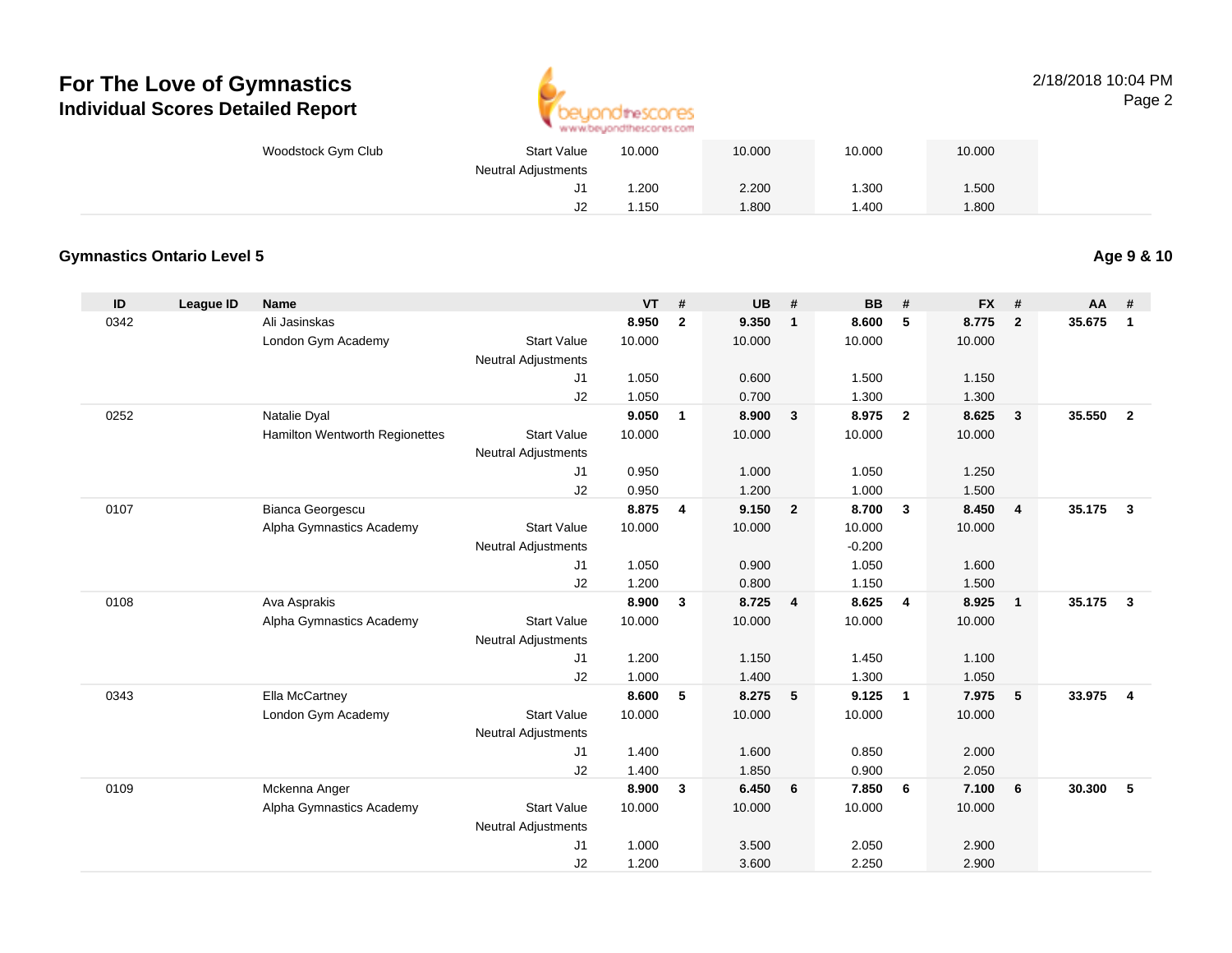

#### **Gymnastics Ontario Level 5**

| ID   | <b>League ID</b> | <b>Name</b>                    |                                              | <b>VT</b> | #              | <b>UB</b> | #                       | <b>BB</b>         | #              | <b>FX</b> | #                       | <b>AA</b> | #              |
|------|------------------|--------------------------------|----------------------------------------------|-----------|----------------|-----------|-------------------------|-------------------|----------------|-----------|-------------------------|-----------|----------------|
| 0253 |                  | Hayley Weaver                  |                                              | 9.350     | $\mathbf{1}$   | 9.225     | $\overline{1}$          | 9.300             | $\overline{2}$ | 9.000     | $\mathbf{1}$            | 36.875    | $\overline{1}$ |
|      |                  | Hamilton Wentworth Regionettes | <b>Start Value</b>                           | 10.000    |                | 10.000    |                         | 10.000            |                | 10.000    |                         |           |                |
|      |                  |                                | Neutral Adjustments                          |           |                |           |                         |                   |                |           |                         |           |                |
|      |                  |                                | J <sub>1</sub>                               | 0.750     |                | 0.800     |                         | 0.750             |                | 1.050     |                         |           |                |
|      |                  |                                | J2                                           | 0.550     |                | 0.750     |                         | 0.650             |                | 0.950     |                         |           |                |
| 0255 |                  | Erin Behie                     |                                              | 8.925     | 4              | 8.850     | $\overline{4}$          | 9.400             | $\overline{1}$ | 8.750     | $\overline{2}$          | 35.925    | $\overline{2}$ |
|      |                  | Hamilton Wentworth Regionettes | <b>Start Value</b>                           | 10.000    |                | 10.000    |                         | 10.000            |                | 10.000    |                         |           |                |
|      |                  |                                | <b>Neutral Adjustments</b>                   |           |                |           |                         |                   |                |           |                         |           |                |
|      |                  |                                | J <sub>1</sub>                               | 1.050     |                | 1.050     |                         | 0.650             |                | 1.400     |                         |           |                |
|      |                  |                                | J2                                           | 1.100     |                | 1.250     |                         | 0.550             |                | 1.100     |                         |           |                |
| 0341 |                  | Anya Fedorova                  |                                              | 9.100     | $\mathbf{3}$   | 9.000     | $\overline{2}$          | 8.900             | $\mathbf{3}$   | 8.350     | 5                       | 35.350    | $\mathbf{3}$   |
|      |                  | London Gym Academy             | <b>Start Value</b>                           | 10.000    |                | 10.000    |                         | 10.000            |                | 10.000    |                         |           |                |
|      |                  |                                | <b>Neutral Adjustments</b><br>J <sub>1</sub> | 0.900     |                | 1.000     |                         | $-0.100$<br>1.000 |                | 1.500     |                         |           |                |
|      |                  |                                | J2                                           | 0.900     |                | 1.000     |                         | 1.000             |                | 1.800     |                         |           |                |
| 0256 |                  | <b>Annette Morris</b>          |                                              | 8.650     | $\overline{7}$ | 8.950     | $\overline{\mathbf{3}}$ | 8.650             | $\overline{4}$ | 8.750     | $\overline{2}$          | 35.000    | $\overline{4}$ |
|      |                  | Hamilton Wentworth Regionettes | <b>Start Value</b>                           | 10.000    |                | 10.000    |                         | 10.000            |                | 10.000    |                         |           |                |
|      |                  |                                | <b>Neutral Adjustments</b>                   |           |                |           |                         | $-0.100$          |                |           |                         |           |                |
|      |                  |                                | J1                                           | 1.400     |                | 1.050     |                         | 1.250             |                | 1.350     |                         |           |                |
|      |                  |                                | J2                                           | 1.300     |                | 1.050     |                         | 1.250             |                | 1.150     |                         |           |                |
| 0338 |                  | Natalia Zanini                 |                                              | 8.900     | 5              | 8.825     | 5                       | 8.100             | $\overline{7}$ | 8.650     | $\mathbf{3}$            | 34.475    | 5              |
|      |                  | London Gym Academy             | <b>Start Value</b>                           | 10.000    |                | 10.000    |                         | 10.000            |                | 10.000    |                         |           |                |
|      |                  |                                | <b>Neutral Adjustments</b>                   |           |                |           |                         |                   |                |           |                         |           |                |
|      |                  |                                | J1                                           | 1.000     |                | 1.150     |                         | 1.850             |                | 1.400     |                         |           |                |
|      |                  |                                | J2                                           | 1.200     |                | 1.200     |                         | 1.950             |                | 1.300     |                         |           |                |
| 0193 |                  | Adria Basaraba                 |                                              | 8.750     | 6              | 8.325     | 6                       | 8.425             | 5              | 8.575     | $\overline{\mathbf{4}}$ | 34.075    | 6              |
|      |                  | <b>Horizons Gymnastics</b>     | <b>Start Value</b>                           | 10.000    |                | 10.000    |                         | 10.000            |                | 10.000    |                         |           |                |
|      |                  |                                | <b>Neutral Adjustments</b>                   |           |                |           |                         |                   |                |           |                         |           |                |
|      |                  |                                | J1                                           | 1.300     |                | 1.650     |                         | 1.500             |                | 1.550     |                         |           |                |
|      |                  |                                | J2                                           | 1.200     |                | 1.700     |                         | 1.650             |                | 1.300     |                         |           |                |
| 0340 |                  | Sophia Bryenton                |                                              | 9.125     | $\overline{2}$ | 7.700     | $\overline{7}$          | 8.250             | 6              | 8.300     | 6                       | 33.375    | $\overline{7}$ |
|      |                  | London Gym Academy             | <b>Start Value</b>                           | 10.000    |                | 10.000    |                         | 10.000            |                | 10.000    |                         |           |                |
|      |                  |                                | Neutral Adjustments                          |           |                |           |                         |                   |                |           |                         |           |                |
|      |                  |                                | J1                                           | 1.000     |                | 2.500     |                         | 1.700             |                | 1.700     |                         |           |                |
|      |                  |                                | J2                                           | 0.750     |                | 2.100     |                         | 1.800             |                | 1.700     |                         |           |                |

### **Age 12**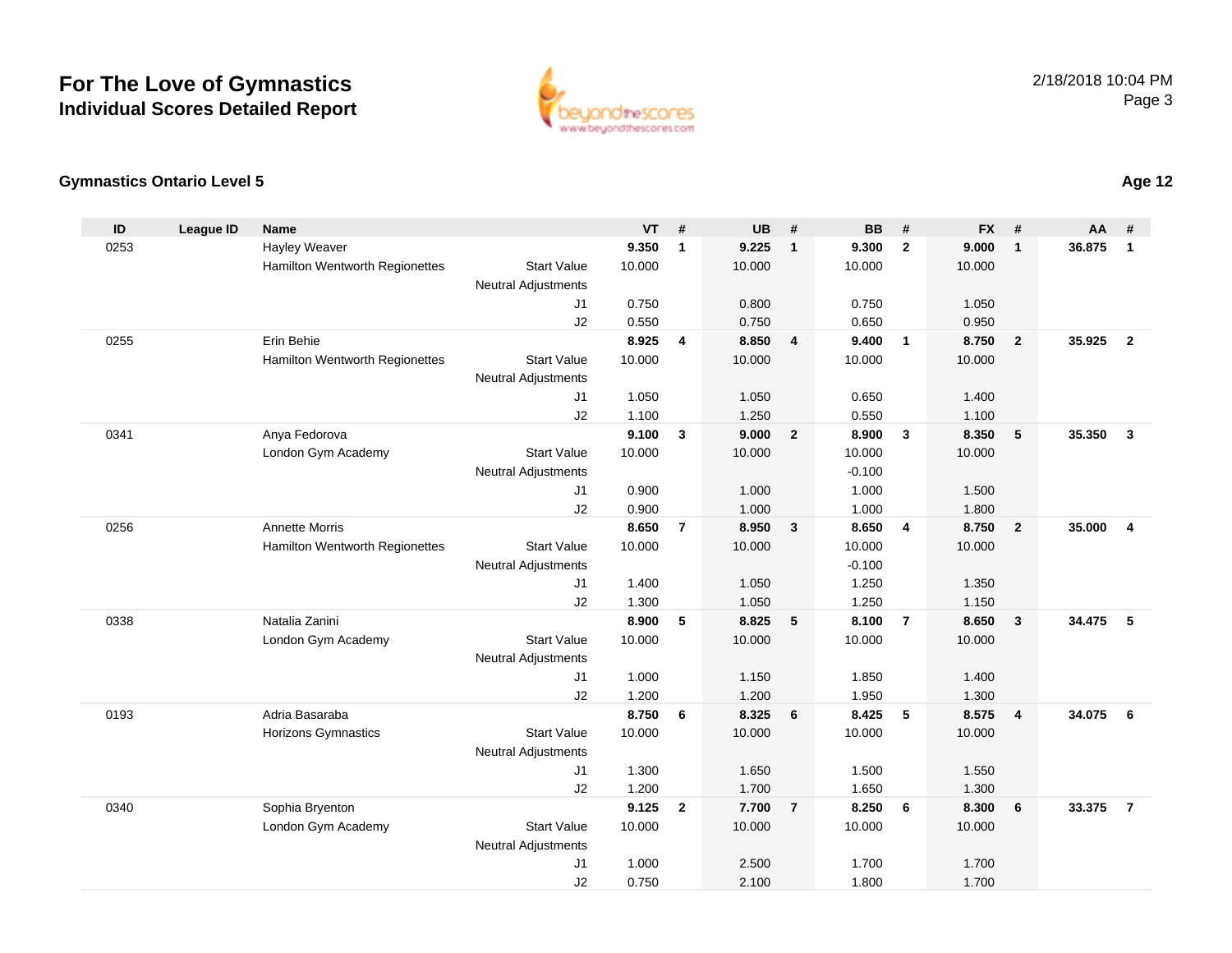

## **Gymnastics Ontario Level 5**

| ID   | <b>League ID</b> | <b>Name</b>                             |                                  | <b>VT</b>      | #              | <b>UB</b>      | #                       | <b>BB</b>         | #              | <b>FX</b>      | #              | AA     | #              |
|------|------------------|-----------------------------------------|----------------------------------|----------------|----------------|----------------|-------------------------|-------------------|----------------|----------------|----------------|--------|----------------|
| 0439 |                  | <b>Taya Nichol</b>                      |                                  | 9.400          | $\overline{2}$ | 9.250          | $\mathbf{3}$            | 9.400             | $\overline{2}$ | 8.875          | 6              | 36.925 | $\mathbf{1}$   |
|      |                  | East York Gymnastics                    | <b>Start Value</b>               | 10.000         |                | 10.000         |                         | 10.000            |                | 10.000         |                |        |                |
|      |                  |                                         | <b>Neutral Adjustments</b>       |                |                |                |                         |                   |                |                |                |        |                |
|      |                  |                                         | J <sub>1</sub>                   | 0.600          |                | 0.700          |                         | 0.550             |                | 1.050          |                |        |                |
|      |                  |                                         | J2                               | 0.600          |                | 0.800          |                         | 0.650             |                | 1.200          |                |        |                |
| 0250 |                  | Julia DiMarco                           |                                  | 9.200          | 5              | 8.900          | 5                       | 9.300             | $\overline{4}$ | 9.250          | $\mathbf{1}$   | 36.650 | $\overline{2}$ |
|      |                  | Hamilton Wentworth Regionettes          | <b>Start Value</b>               | 10.000         |                | 10.000         |                         | 10.000            |                | 10.000         |                |        |                |
|      |                  |                                         | <b>Neutral Adjustments</b>       |                |                |                |                         |                   |                |                |                |        |                |
|      |                  |                                         | J <sub>1</sub>                   | 0.800          |                | 1.000          |                         | 0.700             |                | 0.800          |                |        |                |
|      |                  |                                         | J2                               | 0.800          |                | 1.200          |                         | 0.700             |                | 0.700          |                |        |                |
| 0052 |                  | Shay Henderson                          |                                  | 9.150          | 6              | 9.375          | $\overline{1}$          | 8.725             | 8              | 9.000          | $\overline{4}$ | 36.250 | $\mathbf{3}$   |
|      |                  | Niagara Acro Cats                       | <b>Start Value</b>               | 10.000         |                | 10.000         |                         | 10.000            |                | 10.000         |                |        |                |
|      |                  |                                         | <b>Neutral Adjustments</b><br>J1 | 0.900          |                | 0.650          |                         | $-0.100$<br>1.200 |                | 1.150          |                |        |                |
|      |                  |                                         | J2                               | 0.800          |                | 0.600          |                         | 1.150             |                | 0.850          |                |        |                |
| 0416 |                  | Madison Goldberg                        |                                  | 9.500          | $\mathbf{1}$   | 9.250          | $\overline{\mathbf{3}}$ | 8.375             | 12             | 9.100          | $\overline{2}$ | 36.225 | $\overline{4}$ |
|      |                  | <b>Revolution Gymnastics And Sports</b> | <b>Start Value</b>               | 10.000         |                | 10.000         |                         | 10.000            |                | 10.000         |                |        |                |
|      |                  | Centre                                  |                                  |                |                |                |                         |                   |                |                |                |        |                |
|      |                  |                                         | <b>Neutral Adjustments</b>       |                |                |                |                         |                   |                |                |                |        |                |
|      |                  |                                         | J <sub>1</sub>                   | 0.550          |                | 0.850          |                         | 1.700             |                | 0.900          |                |        |                |
|      |                  |                                         | J2                               | 0.450          |                | 0.650          |                         | 1.550             |                | 0.900          |                |        |                |
| 0438 |                  | Rachel Chan                             |                                  | 8.800          | 9              | 9.325          | $\overline{\mathbf{2}}$ | 8.675             | 9              | 9.050          | $\mathbf{3}$   | 35.850 | 5              |
|      |                  | <b>East York Gymnastics</b>             | <b>Start Value</b>               | 10.000         |                | 10.000         |                         | 10.000            |                | 10.000         |                |        |                |
|      |                  |                                         | <b>Neutral Adjustments</b>       |                |                |                |                         |                   |                |                |                |        |                |
|      |                  |                                         | J1                               | 1.150          |                | 0.700          |                         | 1.250             |                | 1.000          |                |        |                |
|      |                  |                                         | J2                               | 1.250          |                | 0.650          |                         | 1.400             |                | 0.900          |                |        |                |
| 0192 |                  | Jenna Darling                           |                                  | 9.350          | $\mathbf{3}$   | 8.800          | $\overline{7}$          | 8.875             | $\overline{7}$ | 8.625          | 9              | 35.650 | 6              |
|      |                  | <b>Horizons Gymnastics</b>              | <b>Start Value</b>               | 10.000         |                | 10.000         |                         | 10.000            |                | 10.000         |                |        |                |
|      |                  |                                         | <b>Neutral Adjustments</b>       |                |                |                |                         |                   |                |                |                |        |                |
|      |                  |                                         | J1                               | 0.700          |                | 1.150          |                         | 1.200             |                | 1.400          |                |        |                |
| 0053 |                  | Lauren Susin                            | J2                               | 0.600<br>8.800 | 9              | 1.250<br>8.250 | $\overline{\mathbf{9}}$ | 1.050<br>9.575    | $\overline{1}$ | 1.350<br>8.900 | 5              | 35.525 | $\overline{7}$ |
|      |                  | Niagara Acro Cats                       | <b>Start Value</b>               | 10.000         |                | 10.000         |                         | 10.000            |                | 10.000         |                |        |                |
|      |                  |                                         | <b>Neutral Adjustments</b>       |                |                |                |                         | $-0.100$          |                |                |                |        |                |
|      |                  |                                         | J <sub>1</sub>                   | 1.350          |                | 1.750          |                         | 0.350             |                | 1.200          |                |        |                |
|      |                  |                                         |                                  |                |                |                |                         |                   |                |                |                |        |                |

## **Age 13**